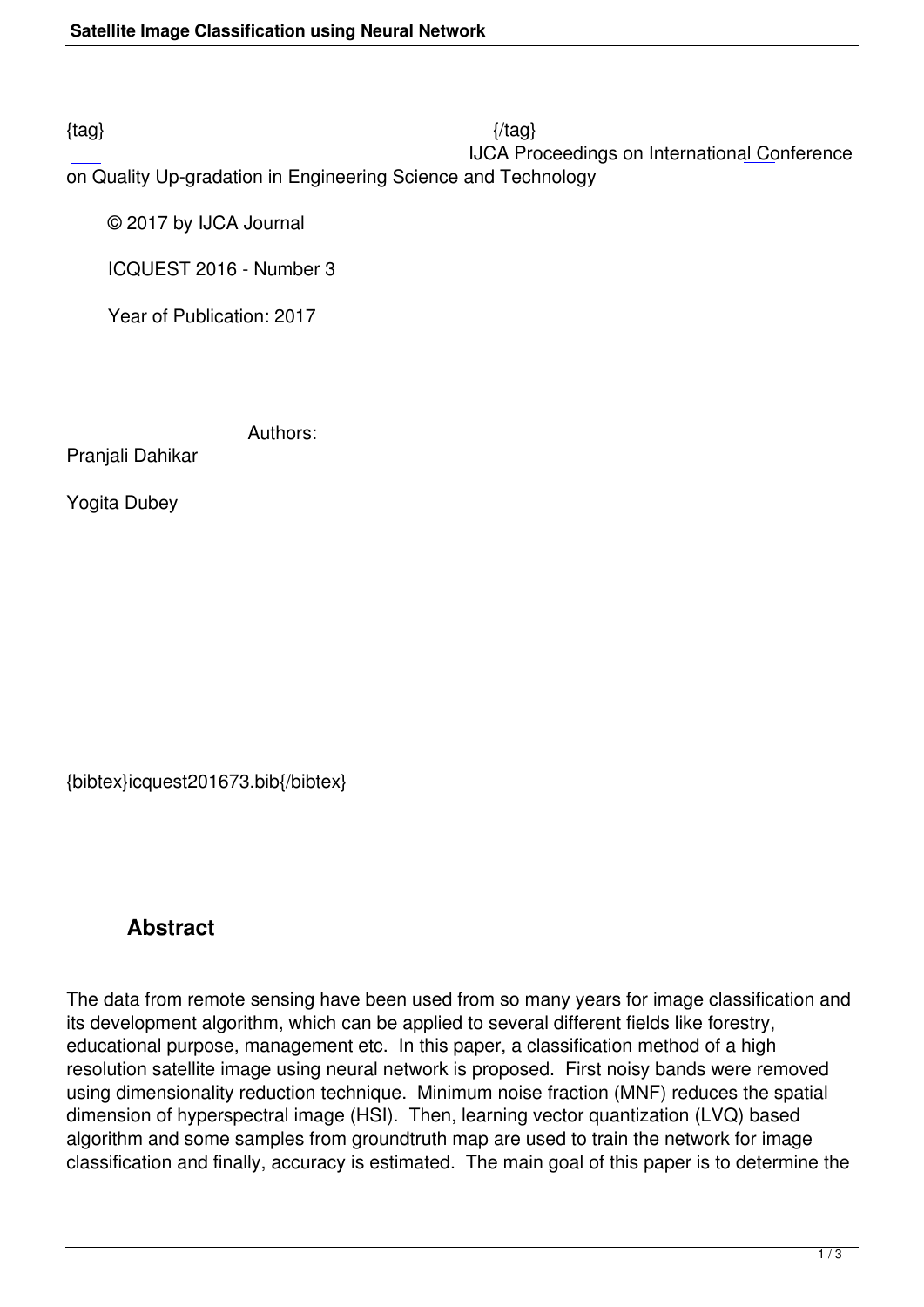ability of artificial neural network system for classifying satellite image by algorithm based on LVQ.

## **Refer**

## **ences**

 - Jose Bioucas-Dias, Antonio Plaza, Gustavo Camps-Valls, Paul Scheunders, Nasser M. Nasrabadi, Jocelyn Chanussot, " Hyperspectral remote sensing data analysis and future challenges, & quot; IEEE Geosci. Remote Sens. Mag., Vol. 1, No. 2, Pp. 6-36, Jun. 2013.

G. Camps-Valls, D. Tuia, L. Bruzzone, And J. A. Benediktsson, " Advances in hyperspectral image classification, & quot; IEEE Signal Process. Mag., Vol. 31, No. 1, Pp. 45–54, Jan. 2014.

Justin D. Paola And Robert A. Schowengerdt, "A detailed comparison of backpropagation neural network and maximum-likelihood classifiers for urban land useclassification", IEEE Transactions On Geoscience And Remote Sensing, Vol. 33, No. 4, July 1995.

 - Umberto Amato, Rosa Maria Cavalli, Angelo Palombo, Stefano Pignatti, And Federico Santini, & quot; Experimental approach to the selection of the components in the minimum noise fraction", IEEE Transactions On Geoscience And Remote Sensing, Vol. 47, No. 1, January 2009

Jun-Zheng, Wei-Dong, Wei-Ping, Hui, & quot; Feature Extraction For Hyperspectral Data Based On MNF And Singular Value Decomposition", IGARSS, 978-1-4799-1114-1/13/\$31. 00©2013 IEEE.

Frederic Ratle, Gustavo Camps-Valls, And Jason Weston, &quot: Semisupervised Neural Networks For Efficient Hyperspectral Image Classification", IEEE Transactions On Geoscience And Remote Sensing, Vol. 48, No. 5, May 2010.

Nicolaos B. Karayiannis, And Mary M. Randolph-Gips, "On The Construction And Training Of Reformulated Radial Basis Function Neural Networks", IEEE Transactions On Neural Networks, Vol. 14, No. 4, July 2003

Tomoji Yoshida And Sigeru Omatu, & quot; Neural Network Approach To Land Cover Mapping", IEEE Transactions On Geoscience And Remote Sensing, Vol 32, No 5 . Sept 1994.

Rosario A. Medina Rodriguez And Ronaldo Fumio Hashimoto, " Combining Dialectical Optimization And Gradient Descent Methods For Improving The Accuracy Of Straight Line Segment Classifiers", 2011 24th SIBGRAPI Conference On Graphics, Patterns And Images.

**Index Terms** 

Computer Science **Image Processing**